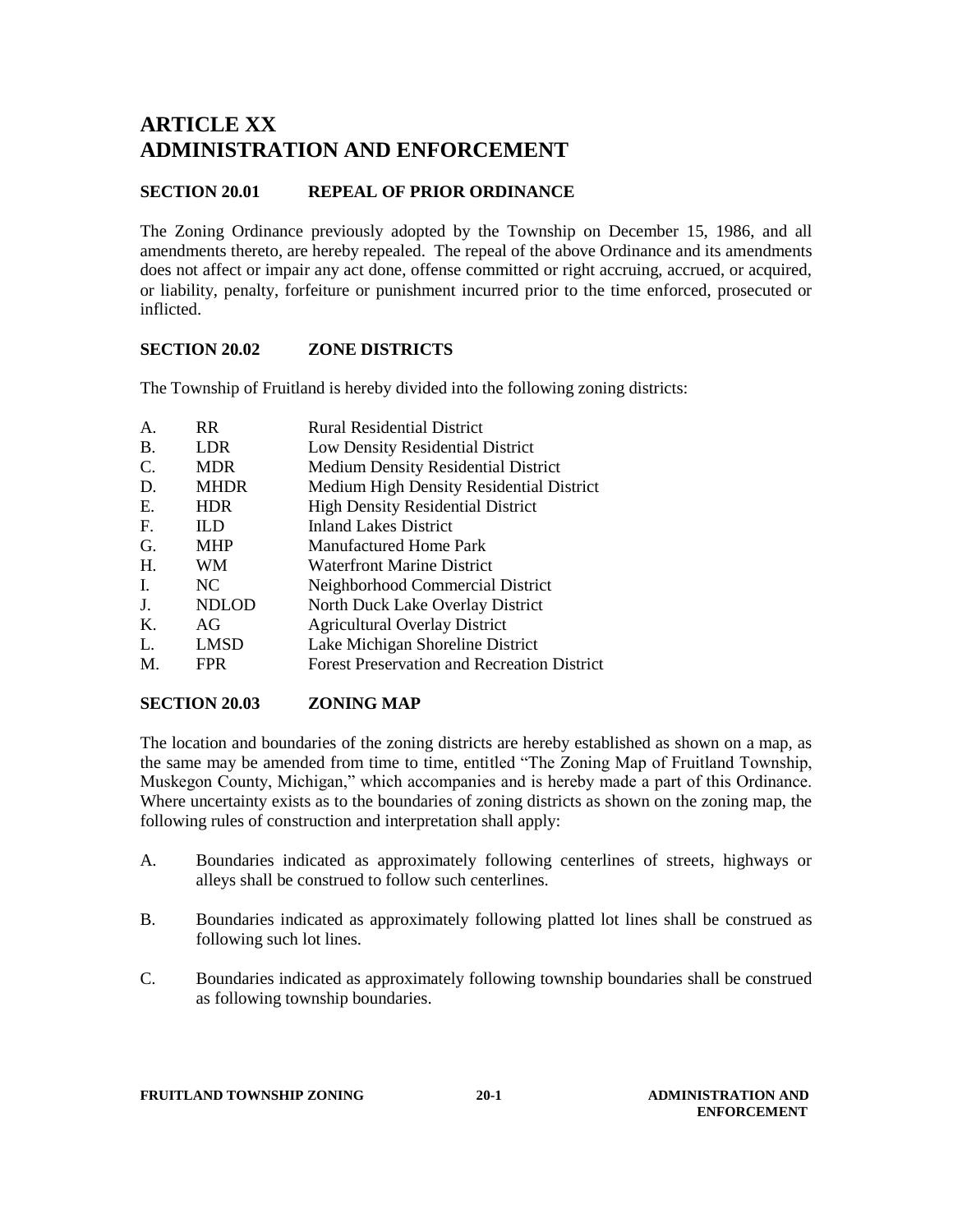- D. Boundaries indicated as approximately following shorelines or lake or stream beds shall be construed as following such shorelines or lake or stream beds, and in the event of change in the location of shorelines or lake or stream beds, shall be construed as moving with the shoreline and lake or stream bed.
- E. Boundaries indicated as approximately following property lines, section lines or other lines of a government survey shall be construed as following such property lines, section lines or other lines of a government survey as they exist as of the effective date of this Ordinance or applicable amendment thereto.

### **SECTION 20.04 AREAS NOT INCLUDED WITHIN A DISTRICT**

In every case where land has not been included within a district on the zoning map, such land shall be in the R-R District.

## **SECTION 20.05 INTERPRETATION**

- A. In the interpretation and application, the provisions of this Ordinance shall be held to be minimum requirements adopted for the promotion of the public health, morals, safety, comfort, convenience or general welfare.
- B. It is not intended by this Ordinance to repeal, abrogate, annul, or in other way impair or interfere with existing provisions of other laws or ordinances, except those specifically repealed by this Ordinance, or of any private restrictions placed upon property by covenant, deed, or other private agreement; provided, however, that where any provision of this Ordinance imposes more stringent requirements, regulations, restrictions or limitations upon the erection or use of land and buildings, or upon the height of buildings and structures, or upon the safety and sanitary measures, or requires larger yards or open spaces than are imposed or required by the provisions of any other law or ordinance, or any said rules, regulations, permits, or easements, then the provisions of this Ordinance shall govern.
- C. Nothing in this Ordinance should be interpreted or construed to give rise to any permanent vested rights in the continuation of any particular use, district, zoning classification or any permissible activities therein; and they are hereby declared to be subject to subsequent amendment, change or modification as may be necessary to the preservation or protection of public health, safety and welfare.

### **SECTION 20.06 ZONING PERMIT REQUIRED**

- A. No person shall commence construction of any building or structure or make structural changes in any existing structure or use of a parcel of land in the township without first obtaining a zoning permit from the Zoning Administrator. There shall be an application fee established by the Township Board.
- B. The Zoning Administrator shall not issue a zoning permit for the construction, alteration, or remodeling of any structure or use of any property until an application has been submitted showing that the proposed construction or use complies with all of the provisions of this ordinance.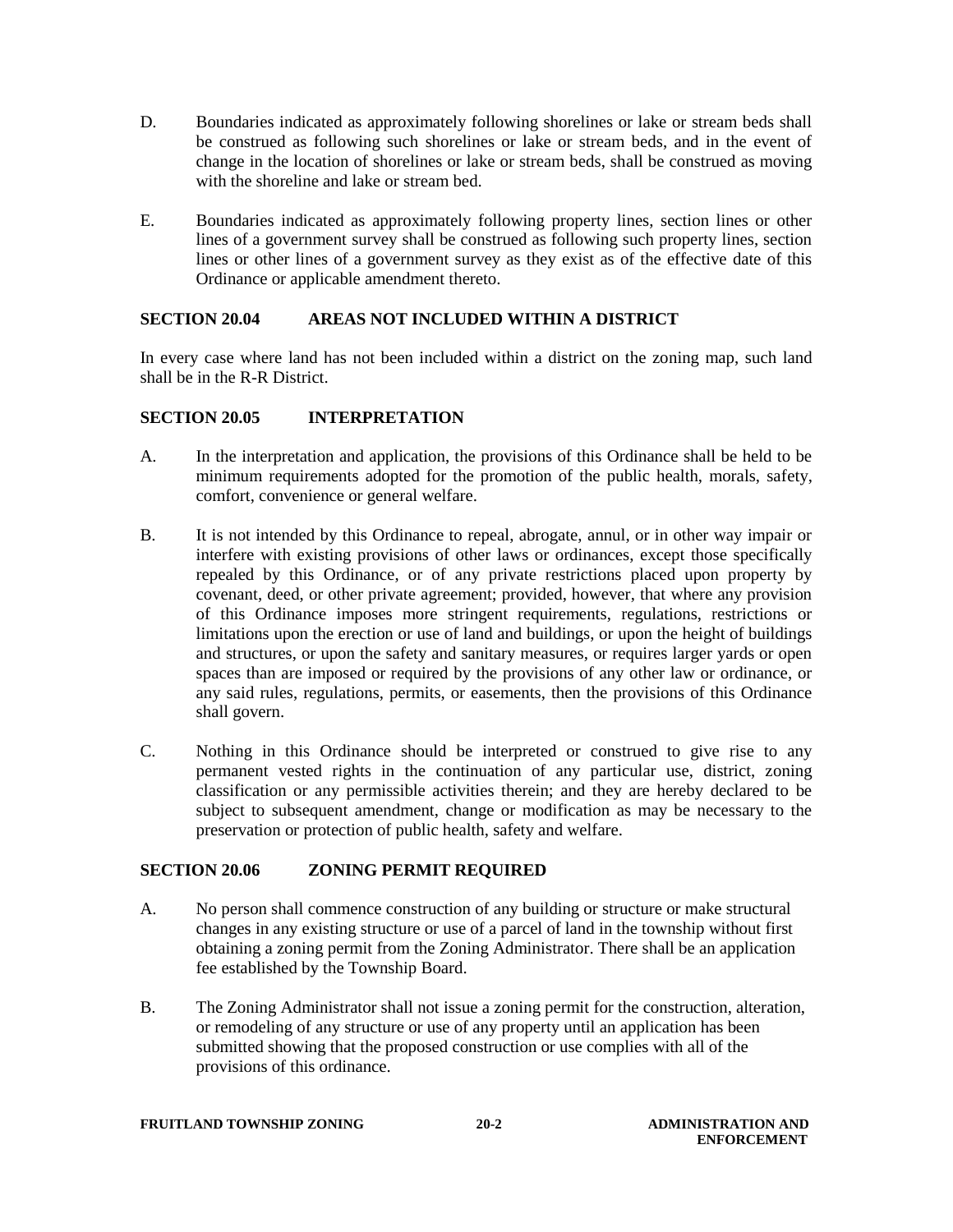C. Zoning permits shall be valid for a period of not more than 180 days. The Zoning Administrator may renew permits for one additional successive period of up to 180 days at the same location and for the same purpose.

# **SECTION 20.07 ADMINISTRATIVE OFFICIALS**

- A. Except as otherwise provided, the Zoning Administrator shall administer and enforce this Ordinance.
- B. With regard to the National Flood Insurance Program and the regulation of development within the flood hazard area as prescribed in Article XVIII the duties of the Zoning Administrator shall include, but are not limited to:
	- 1. Notification to adjacent communities and the Department of Natural Resources of the proposed alteration or relocation of any watercourse, and the submission of such notifications to the Federal Insurance Administration;
	- 2. Verification and recording of the actual elevation in relation to mean sea level of the lowest floor, including basement, of all new or substantially improved structures constructed within the flood hazard area, and in the case of flood proofed structures, the elevation to which the structure was flood-proofed; and
	- 3. Recording of all certificates of flood-proofing and written notification to all applicants to whom variances are granted in a flood hazard area indicating the terms of the variance, the increased danger to life and property, and the increased cost of flood insurance commensurate with the increased flood risk which may reach amounts in excess of \$25.00 for \$100.00 of insurance coverage per year. A record of all variance notifications and variance actions shall be maintained together with the justification for each variance.
- C. All records and maps pertaining to the National Flood Insurance Program shall be maintained in the office of the Zoning Administrator and shall be open for public inspection.
- D. It shall be the responsibility of the Zoning Administrator to obtain and utilize the best available flood hazard data for purposes of administering this Ordinance in the absence of data from the Federal Insurance Administration.

# **SECTION 20.08 PERMIT APPLICATION**

- A. In addition to the information required with an application for a zoning compliance permit, special use permit or any other type of development permission required under this Ordinance, the following information shall be submitted as a part of an application for permission to commence any type of development within a flood hazard area:
	- 1. The elevation in relation to mean sea level of the floor, including basement, of all structures;
	- 2. Where flood-proofing will be employed, the elevation in relation to mean sea level to which a structure will be flood-proofed;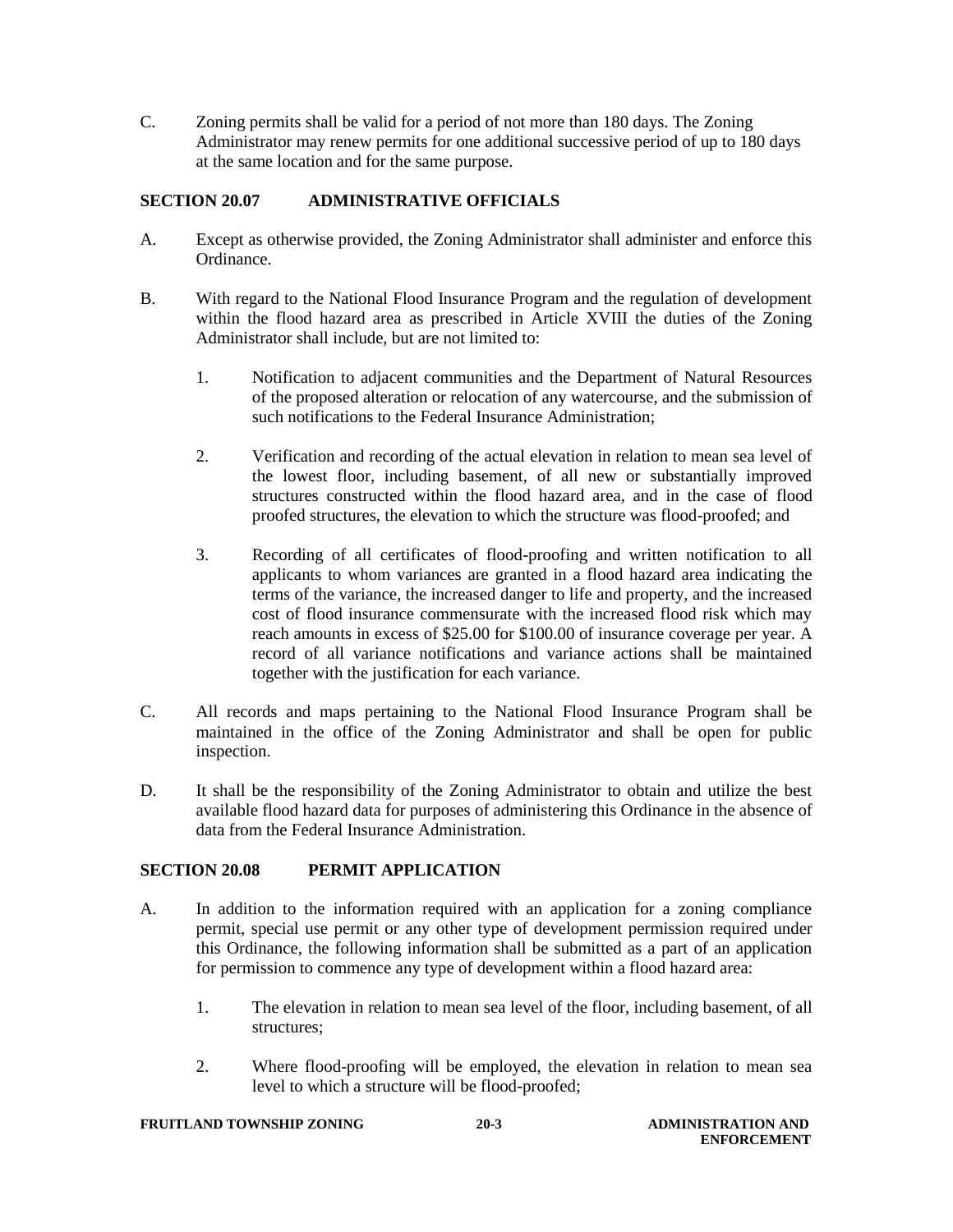- 3. Where flood-proofing will be employed, a certificate from a registered professional engineer or architect that the flood-proofing criteria of this Ordinance will be met;
- 4. Where it can be determined that development is proposed within zones A1-A30 on the FIRM a certification as required by this Ordinance;
- 5. A description of the extent to which any watercourse will be altered or relocated as a result of proposed development;
- 6. Proof of development permission from the appropriate federal, state and local agencies as required by Section 18.03(1)c, including a floodplain permit, approval, or letter of no authority from the Natural Resources and Environmental Protection Act (NREPA), 1994 PA 451;
- 7. Base flood elevation data where the proposed development is subject to Natural Resources and Environmental Protection Act (NREPA), 1994 PA 451 or is greater than five acres in size; and
- 8. Additional information which may be reasonably necessary to determine compliance with the provisions of this Ordinance.
- B. One copy of plans and specifications shall be retained by the Zoning Administrator. The other copy shall be delivered to the applicant upon issuance of a zoning permit.
- C. The Zoning Administrator may, upon approval of the Planning Commission, waive portions of the foregoing permit requirements which are not necessary under the particular circumstances for compliance with the Ordinance.

The Zoning Administrator shall provide a copy of the zoning permit to the Township Clerk, the Township building inspector, and the secretary of the Planning Commission.

### **SECTION 20.09 REMEDIES AND ENFORCEMENT**

Any person, firm or corporation, including an agent, in charge of any structure or land who violates, disobeys, omits, neglects or refuses to comply with or resists the enforcement of any provision of this Ordinance or any amendment thereof, shall be responsible for a civil infraction and subject to fines as published by the Township from time to time. Each day a violation continues shall be deemed to be a separate offense. In addition to other sanctions, the Township may institute an appropriate court proceeding to prevent, enjoin, abate or remove any violation of this Ordinance, compel compliance with this Ordinance, or seek other equitable or injunctive relief. Persons determined to be in violation of this Ordinance shall be required to reimburse the Township for its actual costs of prosecution, including court costs and reasonable attorney fees.

### **SECTION 20.10 PUBLIC NUISANCE, PER SE**

Any building or structure which is moved, erected, repaired, altered, or converted, or any use of premises or land which is begun or changed subsequent to the time of passage of this Ordinance and in violation of any of the provisions thereof is hereby declared to be a public nuisance, per se, and may be abated by order of any court of competent jurisdiction.

#### **FRUITLAND TOWNSHIP ZONING 20-4 ADMINISTRATION AND**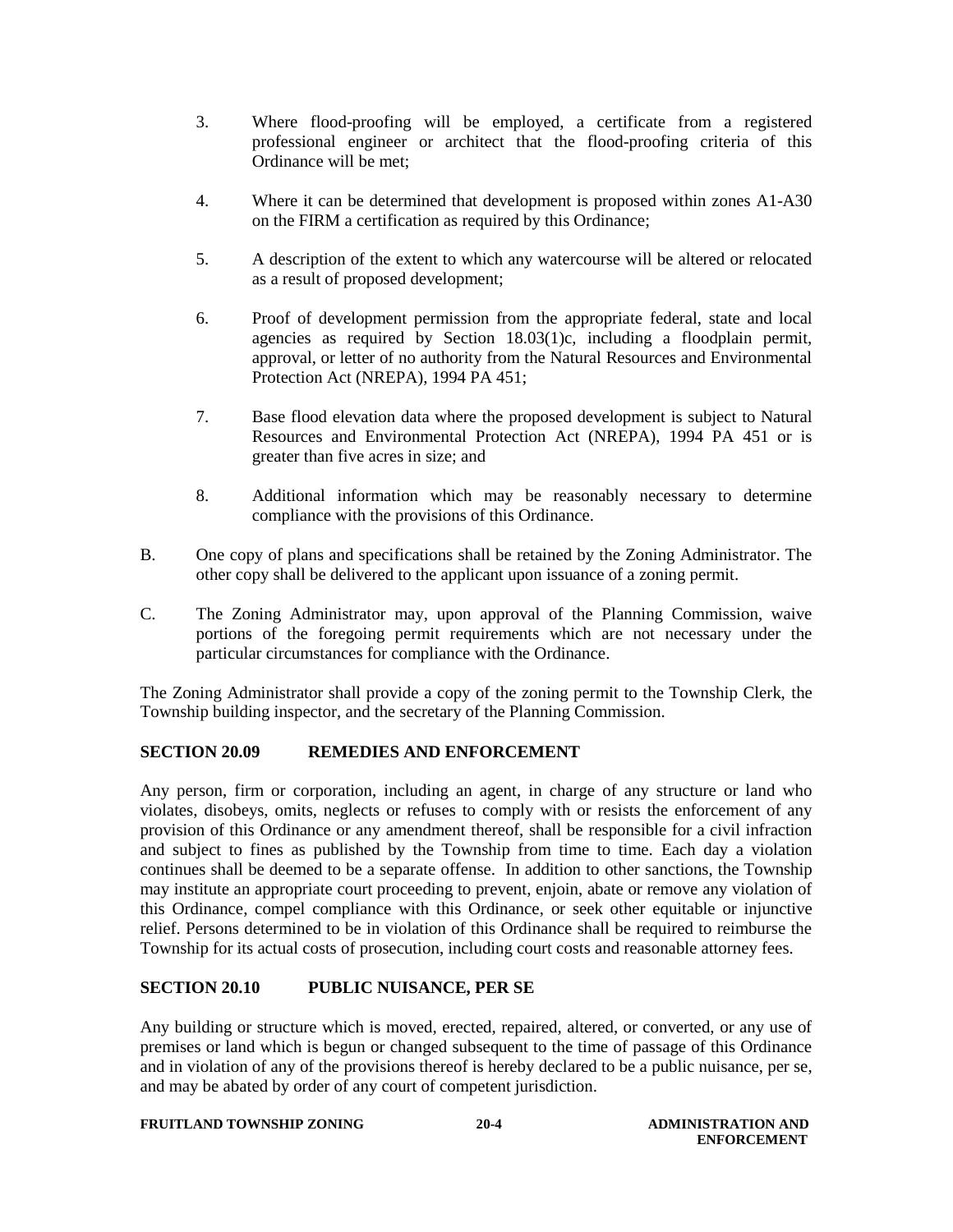#### **SECTION 20.11 FINANCIAL GUARANTEES OF PERFORMANCE**

- A. When a financial guarantee of performance may be required under the terms of this Ordinance, the Township may require a cash deposit, certified check, letter of credit, bond, or other similar type of financial guarantee acceptable to the Township to insure compliance with applicable provisions of the Ordinance. The financial guarantee shall be deposited with the Township Clerk at the time any permits or other approval authorizing the project or activity which requires the financial guarantee are issued. As work progresses, the Township may authorize a proportional rebate of the financial guarantee upon completion of significant phases of the project.
- B. The Zoning Administrator, Planning Commission, Zoning Board of Appeals, and Township Board are empowered to require a financial guarantee of performance in the form of a bond, cashier's check, cash or other suitable negotiable security, in an amount equal to the estimated cost of improvements associated with the project which is the subject of such guarantee.
- C. Such financial guarantee of performance shall be deposited with the Clerk of the Township at the time of the issuance of the permit authorizing the activity or project to insure faithful completion of the improvements indicated with the approved site plan. If said improvements are not completed such security shall be forfeited, either in whole or in part.
- D. The Township shall rebate a proportional share of cash deposits only when requested by the depositor, based on the percent of improvements completed, as attested to by the depositor and verified by the Zoning Administrator.
- E. In cases where the improvements indicated with the approved site plan have not been completed in accordance with the approval granted, the amount of the aforementioned financial guarantee of performance may be used by the Township to complete the required improvements. The balance if any shall be returned to the depositor.

### **SECTION 20.12 RIGHTS AND REMEDIES**

The rights and remedies provided herein are cumulative and in addition to other remedies provided by law.

### **SECTION 20.13 SEVERABILITY**

The Ordinance and various Articles, sections, paragraphs, and clauses thereof, are hereby declared to be severable. If any Article, section, paragraph, or clause is adjudged unconstitutional or invalid, it is hereby provided that the remainder of the Ordinance shall not be affected thereby.

### **SECTION 20.14 GENERAL RESPONSIBILITY**

The Township Board or its duly authorized representative is hereby charged with the duty of enforcing the Ordinance and said Board is hereby empowered, in the name of Fruitland Township, to commence and pursue any and all necessary and appropriate actions and/or proceedings in the Circuit Court of Muskegon County, Michigan, or any other court having

#### **FRUITLAND TOWNSHIP ZONING 20-5 ADMINISTRATION AND**